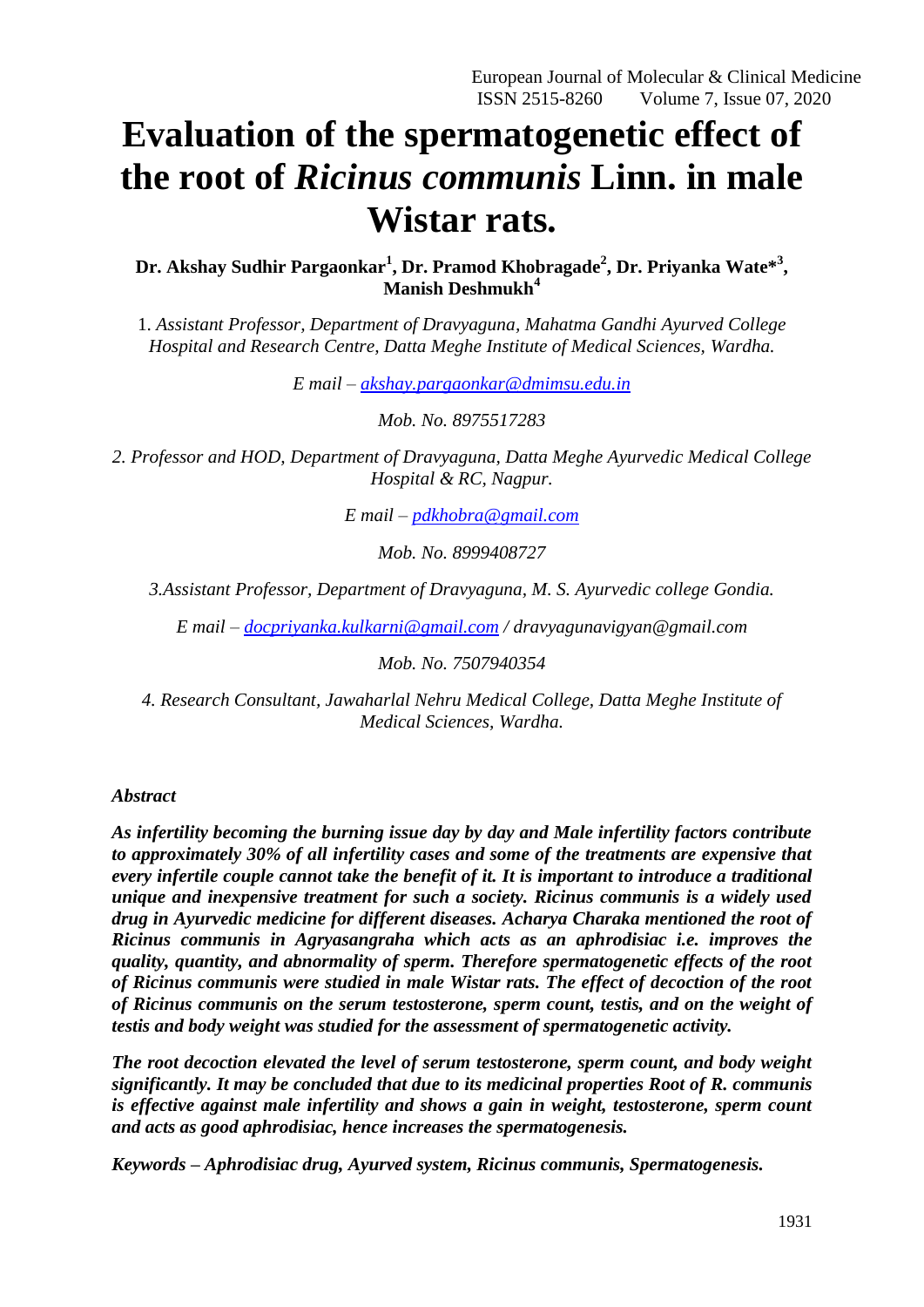# **Introduction**

`In Indian culture, parenthood has always been most important from the very beginning and still, nowadays it occupies a primary place in our civilization. But at present day's male infertility is unexpectedly rising & putting up a bit worried for both patients as well as physicians. Infertility affects around 1 in 7 couples of reproductive age, often causing considerable mental distress. The 2017 amendment report estimates that the fertility rate of Indians (calculated as the number of children born to a woman), has plummeted by more than 50 percent, from 4.97 for the duration of the 1975-1980 phase to 2.3 for the current stage of 2015-2020. By 2025-2030, the report projects, the rate will drop further to 2.1, touching 1.86 from 2045-2050 and 1.78 from  $2095-2100<sup>1</sup>$ . In men, infertility may consequence from impaired sperm quality, quantity, and abnormality. Azoospermia or Oligospermia is usually idiopathic but may be a consequence of hypogonadism<sup>2</sup>. One more problem which is difficult for the present generation is male sexual dysfunctions i.e. impotence. India, with its crowded millions, it is contradictory to face Infertility as trouble, though to an infertile couple who are hoping for a child, it is a stressful aspect. From the beginning, however, the inconsistencies in the attitudes of the male towards marital infertility have been mysterious, and no attempt was made to study the part that he might play in infertility. Thus, for centuries the woman was to blame for any failure to reproduce, and the man has remained curiously separate from any blame. Even though there are advents of so many modern techniques, such as Assisted Reproductive Technologies (ART), such as IVF (in vitro fertilization). ART does not cure or treat the cause of infertility but they can help couples attain a pregnancy, even if the man's sperm count is very low. All these treatments may be expensive, prolonged which cannot possible for every couple and there is no reassurance about the fertility after these treatments. It ultimately results that some men have to deals with the reality that nothing can be done about their infertility. Traditional systems of medicine carry on being broadly adept on many accounts. Now, the entire world is considering the *Ayurvedic* herbal drug to find relief from not curable ailment because of their acceptable result and comparative safety compared to modern drugs. Among ancient civilizations, India has been well-known to be rich depository of medicinal plants. About 8,000 herbal remedies have been codified in AYUSH systems in INDIA. Recently, World Health Organization estimated that 80 percent of people worldwide rely on herbal medicines for some aspect of their primary health care needs. According to WHO, around 21,000 plant species have the potential for being used as medicinal plants.<sup>3</sup> Ayurveda delineate the uses of *R. communis* for the management of different disease conditions in Classical texts. In *Charak samhita*, Acharya Charaka mentioned about root of *R. communis (Erandamoola*) in *Agryasangraha* which acts as a aphrodisiac (*Vrushya)* i.e. improves the quality, quantity and abnormality of sperm **"**एरण्डमूलंवृष्यवातहराणां**"** <sup>4</sup> . Here, the term *Vrushya Karma* is projected to deal with both the problems of male infertility *(Vandyatva*) and male sexual dysfunctions *(Klaibya*). In this article, an attempt has been made to assess the root of *R. communis* as an aphrodisiac on scientific base which may be ray of hope in case of male infertility.

### **Material and Method**

Collection, authentication, and preparation of decoction of the root of R. communis-

The field sample of *R. communis* root was collected in the month of February from the field of Takali village, Wardha, and further authenticated from FRLHT ( The Foundation for Revitalisation of Local Health Traditions), Bangalore. The drug was powdered and coarsely powdered root of *R. communis* Linn. was taken in wide-mouth steel vessel containing distilled water in the ratio of 1:8 (*R. communis* Linn: distilled water). This mixture was heated on low flame until a total content reduces up to the 1/4th quantity. After a reduction of 1/4th quantity, the kwath was used for further study.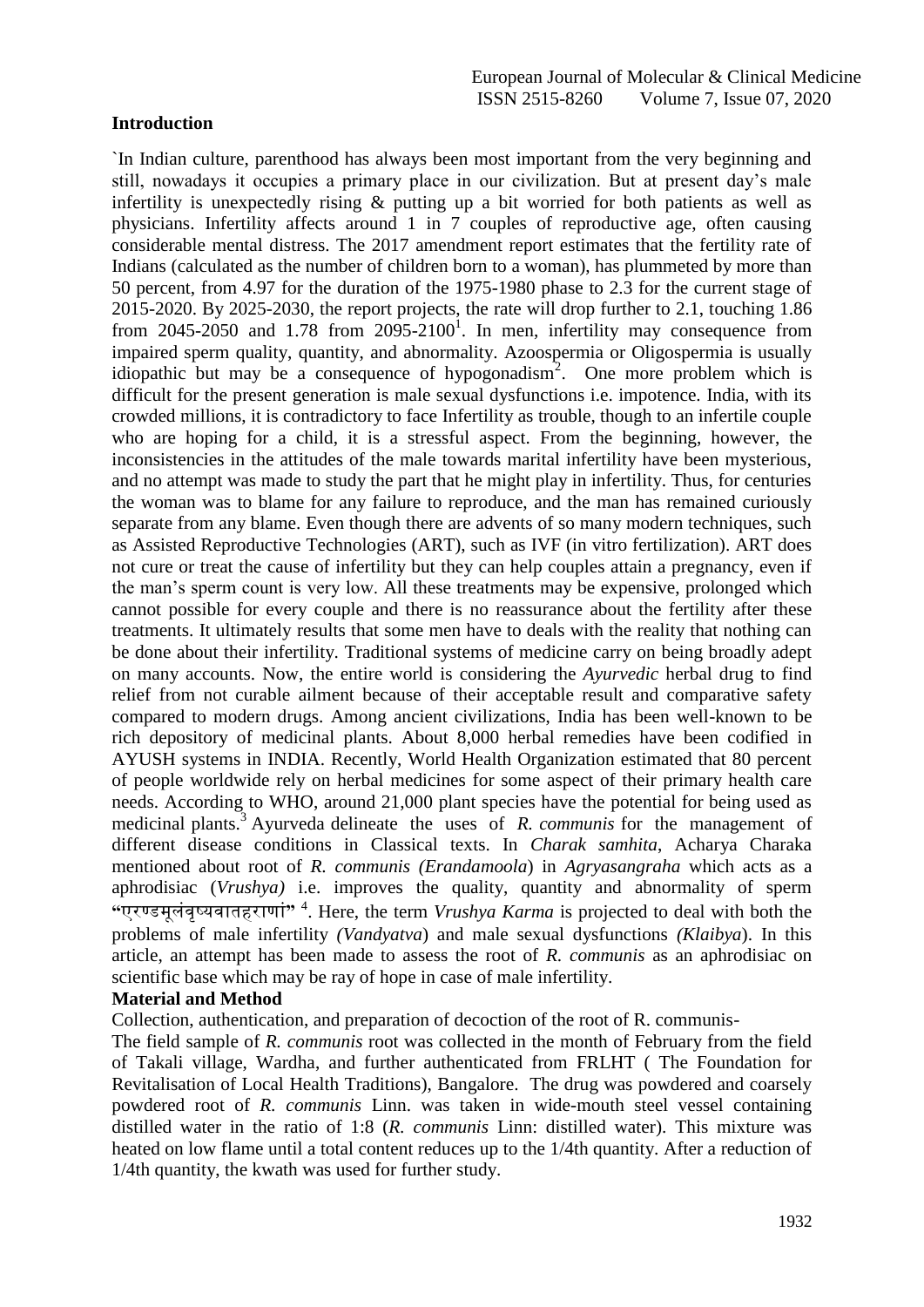\*Note: Daily fresh decoction was prepared and used.

### **Housing and handling of an animal-**

All the animals were out in the open to 12 hours light and 12 hours dark cycle with the comparative humidity of 50 to 70% and the ambient temperature was  $22 \pm 03^{\circ}$ C. All animals were kept on the similar ecological surroundings.

#### **Spermatogenetic activity-**

18 Male Wistar rats weighted from 300gm to 450gm were used for the experimentation. The rats were obtained from Animal house DMIMS (DU), Wardha. The experimental protocols were approved by the Institutional Animal Ethics Committee (DMIMS(DU)/IAEC/2016- 17/12, dated 11/12/2016) in accordance with the guideline formulated by CPCSE, India. These animals were fed by Amrut brand rat pellet feed supplied by Pranav Agro Ltd. throughout the study period. Drinking water was given in polypropylene bottles with a stainless steel sipper tube. The animals fasted overnight before experimentation.

The animals were divided into 3 groups of 6 animals each. Animal of the group I, II, and III were administered orally with (1 ml/day) normal distilled water (control), a minimum dose of decoction(20gm/bodyweight/day)and with a maximum dose of decoction(30gm/bodyweight/day) respectively for 45 days. The dose of the drug was calculated by extrapolating the human therapeutic dose to rat on the basis of body surface area ratio (conversion factor 0.018 for rat) by referring to the table of Paget and Barnes  $(1964)^5$ .

Route of administration: Oral route. Dose Duration: Once a day (In the morning 10 am to 10.30 am) Study Duration: 45 days.

Blood collection for serum testosterone was done on 0 day and 47th day of treatment i.e. before and after treatment through orbital region as shown in plate V. The Blood was collected in the plane bulb (plate V: fig. 1 to 3) and send to the central research laboratory of DMIMS. Collected blood was kept for 45 min at room temperature and serum was obtained after centrifugation for 15 min in serum separator tubes (Vacutainer; Becton Dickinson, Rutherford, NJ). Serum was prepared (plate VI) testosterone was assayed using a testosterone ELISA kit (Diagnostic Products Corp., U.S.A). Enumeration of Sperm count was done through Cauda Epididymis by the PESA method. Then the sample was sent to the pathology laboratory of DMIMS. On 47th day rats from each group were anesthetized with halothane and ketamine injection for Histopathology investigations. Part preparation of testis was done as shown in plate II fig. 1 to 3. Then the left testis and epididymis were isolated, preserved processed for light microscopy. The suturing was done by 2-0 catgut suture (round body) and post-operative care was taken.

### **Statistical analysis -**

The results were analyzed by using the Unpaired t-test and the p-value of  $\langle 0.05 \rangle$  was considered as significant.

### **Results**

The results are presented in tables 1, 2, 3, and 4. The results indicate that the serum testosterone level, sperm count, and weight of rats were improved significantly in the animal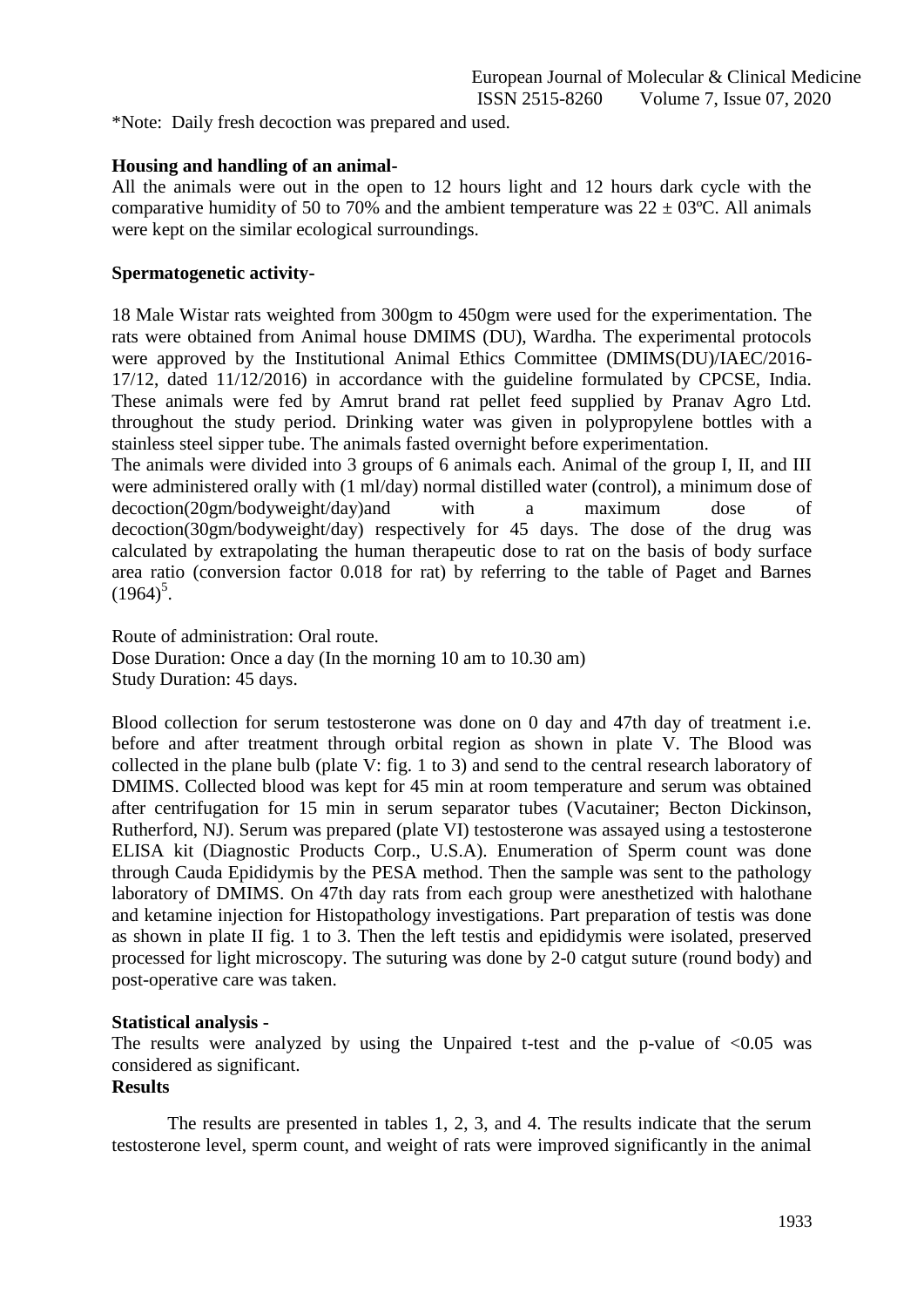treated with 20gm/kg/day decoction. However, there were no significant changes in histopathological investigations.

### **Discussion –**

Infertility is rising as one of the upsetting problems in the current world. It is common for 10% of women age 15 to 44. The cause can be due to the woman (33%), the man (33%) and by both sexes or due to unknown etiology (33%), approximately. A number of studies reflect on these aspects as per GBD study  $6-10$ . In India, the prevalence of infertility is around 23%. In a preliminary study by the World Health Organization's multi-center study, 45% of infertile men were found to be affected by oligozoospermia. Few of the related studies from this region have been reported $11-13$ . A number of studies of Ayurvedic preparations in different conditions have been reported $14-18$ . The main causes of male infertility include varicocele, low or absent sperm count, sperm damage, or certain diseases. Risk factors for male infertility are toxins, alcohol, smoking, age, health problems and drug use, chemotherapy, radiation, and medicines, etc; sterility may be treated with conservative treatments, surgery, artificial insemination, or assisted reproductive technology, based on the couples test results and other factors but all these treatments may be highly expensive, timeconsuming. Ayurveda describes numerous single drugs having an incremental effect on the libido as well as on the level of seminal parameters. This study aimed at enlightening and updating the available scientific information on the spermatogenetic activity of the root of R. communis. For this purpose animal, an experimental study was conducted in 18 Male Wistar rats. In this study, the efficacy of dose given to group II was seen more than that of the third group in all three aspects i.e. in sperm count, serum testosterone levels, and weight gain. At the last day, the efficacy of dose given to the group II (20gm/kg) was seen more than that of group III in all three aspects i.e sperm count, serum testosterone level, the effect on body weight, also the histopathological investigations show no significant changes in cells of the testis, epididymis, and tubular. It indicates that the drug is absolutely safe and does not create any adverse effects on organ on prolonged administration.

### **Conclusion**

Spermatogenesis and male infertility are dependent upon the serum testosterone and sperm count. As a result, the root of *R. communis* improves the serum testosterone in rats at the dose of 20 gm/kg and multiple majors of sexual behavior (excitement). Therefore study suggests that the root of *R. communis* improves serum testosterone to treat sexual dysfunctions caused by low serum testosterone levels and low sperm count.

|                     | Group    | N | Mean  | <b>SD</b> | <b>SE</b> | t-Value  | P-Value |
|---------------------|----------|---|-------|-----------|-----------|----------|---------|
| Sperm Count         | Group I  | 6 | 27.83 | 5.00      | 2.04      | $-6.373$ | 0.000   |
|                     | Group II | 6 | 43.17 | 3.13      | 1.28      |          |         |
| Testosterone        | Group I  | 6 | 0.16  | 0.42      | 0.17      | $-2.432$ | 0.035   |
|                     | Group II | 6 | 0.68  | 0.32      | 0.13      |          |         |
| Change in<br>Weight | Group I  | 6 | 37.17 | 31.64     | 12.92     |          | 0.123   |
|                     | Group II | 6 | 68.50 | 32.71     | 13.35     | $-1.686$ |         |

Table 1. Spermatogenetic effect of root of *Ricinus communis* in group I and II.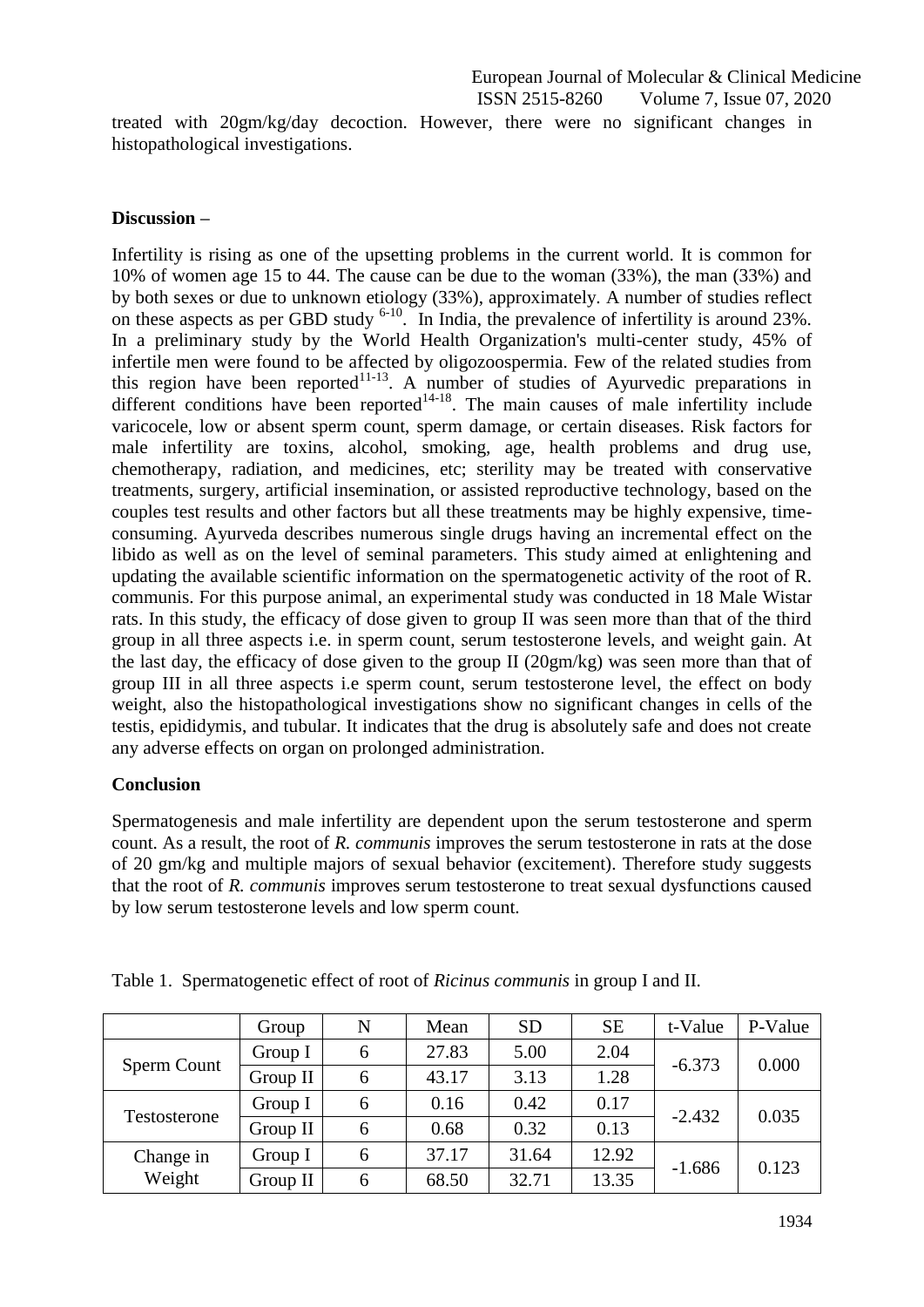|                     | Group      | N | Mean  | <b>SD</b> | <b>SE</b> | t-Value | P-Value |
|---------------------|------------|---|-------|-----------|-----------|---------|---------|
| Sperm Count         | Group II   | 6 | 43.17 | 3.13      | 1.28      |         |         |
|                     | Group<br>Ш | 6 | 37.00 | 5.48      | 2.24      | 2.395   | 0.038   |
| Testosterone        | Group II   | 6 | 0.68  | 0.32      | 0.13      | 1.041   | 0.322   |
|                     | Group<br>Ш | 6 | 0.30  | 0.85      | 0.35      |         |         |
| Change in<br>Weight | Group II   | 6 | 68.50 | 32.71     | 13.35     |         |         |
|                     | Group<br>Ш | 6 | 29.83 | 15.25     | 6.22      | 2.624   | 0.025   |

Table 2 - Spermatogenetic effect of root of *Ricinus communis* in group II and III.

Table 3. Spermatogenetic effect of root of *Ricinus communis* in group I and III.

|                     | Group      | N | Mean  | <b>SD</b> | <b>SE</b> | t-Value  | P-Value |
|---------------------|------------|---|-------|-----------|-----------|----------|---------|
| Sperm Count         | Group I    | 6 | 27.83 | 5.00      | 2.04      | $-3.029$ | 0.013   |
|                     | Group<br>Ш | 6 | 37.00 | 5.48      | 2.24      |          |         |
| Testosterone        | Group I    | 6 | 0.16  | 0.42      | 0.17      | $-0.364$ | 0.724   |
|                     | Group<br>Ш | 6 | 0.30  | 0.85      | 0.35      |          |         |
| Change in<br>Weight | Group I    | 6 | 37.17 | 31.64     | 12.92     |          |         |
|                     | Group<br>Ш | 6 | 29.83 | 15.25     | 6.22      | 0.511    | 0.620   |

Table 4. Histopathological findings of testis and epididymis tissue

| <b>Groups</b>         | No. of animals | <b>Histopathology result</b>                  |  |
|-----------------------|----------------|-----------------------------------------------|--|
|                       | Rat 1          | Testes – normal, no changes.                  |  |
|                       |                | Epididymis – congested.                       |  |
|                       | Rat 2          | Testes – normal, congested on peripheral      |  |
|                       |                | portion.                                      |  |
|                       |                | Epididymis – some changes are seen.           |  |
|                       | Rat 3          | Testes – normal, no changes.                  |  |
| Group I               |                | Epididymis – congested                        |  |
| (Distilled water)     | Rat 4          | Testes – normal, congested at peripheral      |  |
|                       |                | site.                                         |  |
|                       |                | Epididymis – congested                        |  |
|                       |                | Testes – normal, no changes.                  |  |
|                       | Rat 5          | Epididymis – fibro fatty tissue are observed. |  |
|                       |                | Testes – normal, no changes.                  |  |
|                       | Rat 6          | Epididymis – congested                        |  |
|                       | Rat 1          | Testes – normal, congestion at peripheral     |  |
| Group II              |                | portion.                                      |  |
| (20gm/bodyweight/day) |                | Epididymis – fatty tissue shows congestion.   |  |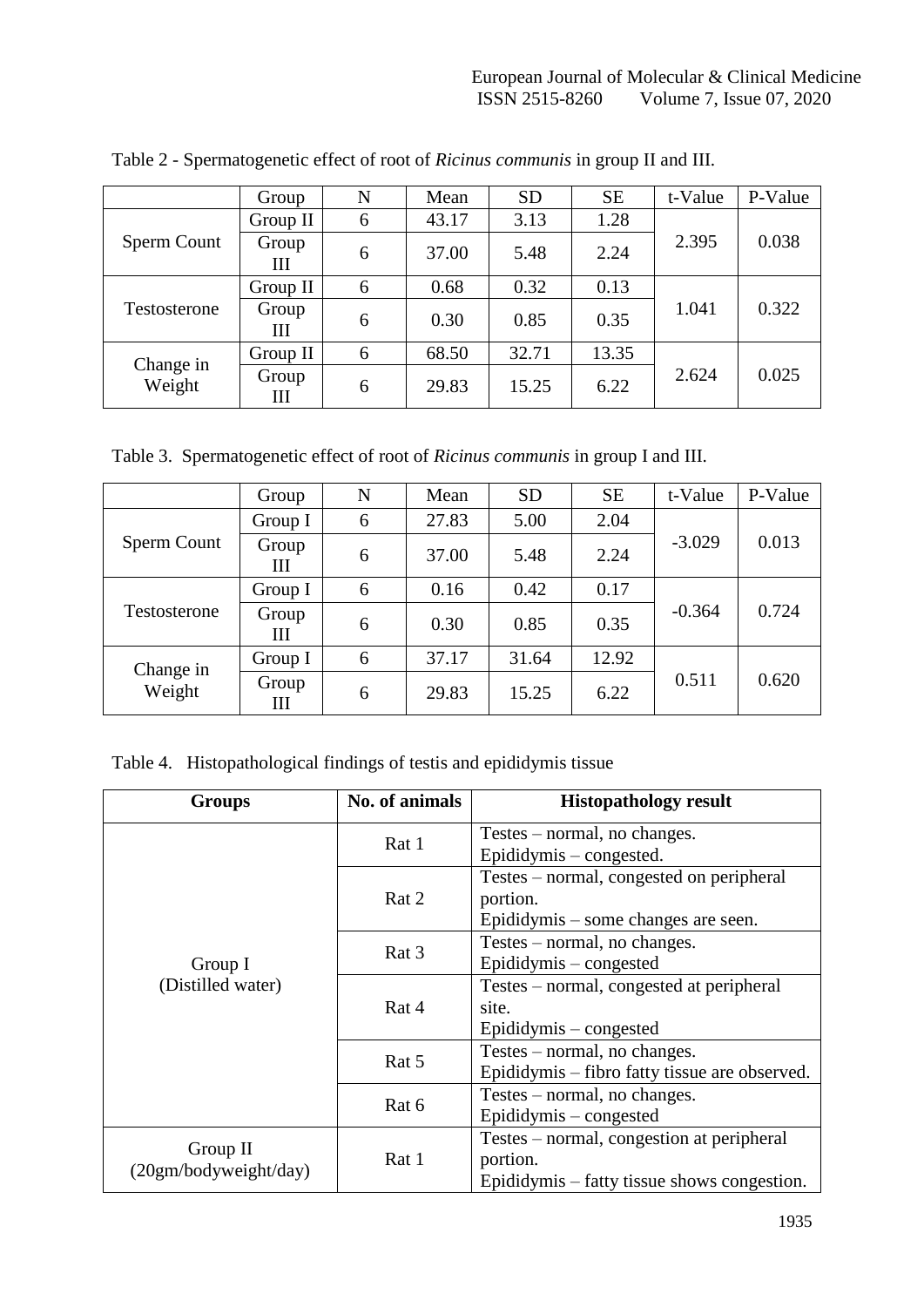European Journal of Molecular & Clinical Medicine<br>
ISSN 2515-8260 Volume 7 Issue 07 2020 Volume  $7$  Issue 07, 2020

|                       |       | <b>DOTO-CITES MOTO</b><br>volume $\ell$ , issue $U\ell$ , $ZUZ\ell$ |
|-----------------------|-------|---------------------------------------------------------------------|
|                       | Rat 2 | Testes – normal, mild congestion.                                   |
|                       |       | Testis and Epididymis – Normal.                                     |
|                       |       | Testes – normal, no changes.                                        |
|                       | Rat 3 | Epididymis – congested                                              |
|                       | Rat 4 | Testes – Normal, no changes.                                        |
|                       |       | Testis and Epididymis – Normal with                                 |
|                       |       | congested epididymis.                                               |
|                       | Rat 5 | Testes – normal, no changes.                                        |
|                       |       | Fatty tissues with congestion.                                      |
|                       | Rat 6 | Testes – normal, no changes.                                        |
|                       |       | Epididymis – congested                                              |
|                       | Rat 1 | Testes – Congested.                                                 |
|                       |       | Testes and Epididymis - Normal                                      |
|                       | Rat 2 | Testes - Normal.                                                    |
|                       |       | Epididymis - Normal.                                                |
|                       | Rat 3 | Testes – normal, no changes.                                        |
| Group III             |       | Epididymis – congested                                              |
| (30gm/bodyweight/day) | Rat 4 | Testes – Normal, no changes.                                        |
|                       |       | Epididymis – Normal.                                                |
|                       | Rat 5 | Testes – Normal, no changes.                                        |
|                       |       | Epididymis – Normal.                                                |
|                       | Rat 6 | Testes – Normal, no changes.                                        |
|                       |       | Epididymis – Normal.                                                |

# **References**

-

- [1] [https://thediplomat.com/2018/05/indias-hidden-infertility-struggles/.](https://thediplomat.com/2018/05/indias-hidden-infertility-struggles/) Last assessed on 10/11/2018.
- [2] Colledge N et al. Davidson's principle and practice of medicine; 21st edi. British Library Cataloguing in Publication Data; p 758-60.
- [3] [https://www.nhp.gov.in/introduction-and-importance-of-medicinal-plants-and](https://www.nhp.gov.in/introduction-and-importance-of-medicinal-plants-and-herbs_mtl)herbs mtl Last seen on date 15, 09, 2019.
- [4] Charak, Charak samhita of Agnivesh, Shukla V. Tripathi R (editor), Sutrasthan 25/40, Vol. I Chaukhamba Sanskrit pratisthan, Delhi : 2010 ; p 339.
- [5] Anonymous, The Ayurvedic Pharmacopeia of India, Government of India Ministry of Health and Family welfare, Department of Indian system of Medicine and Homeopathy, 1st ed, part I, vol. I,2001,p.35.
- [6] James, Spencer L, Chris D Castle, Zachary V Dingels, Jack T Fox, Erin B Hamilton, Zichen Liu, Nicholas L S Roberts, et al. "Estimating Global Injuries Morbidity and Mortality: Methods and Data Used in the Global Burden of Disease 2017 Study." *Injury Prevention* 26, no. Supp 1 (October 2020): i125–53. [https://doi.org/10.1136/injuryprev-2019-043531.](https://doi.org/10.1136/injuryprev-2019-043531)